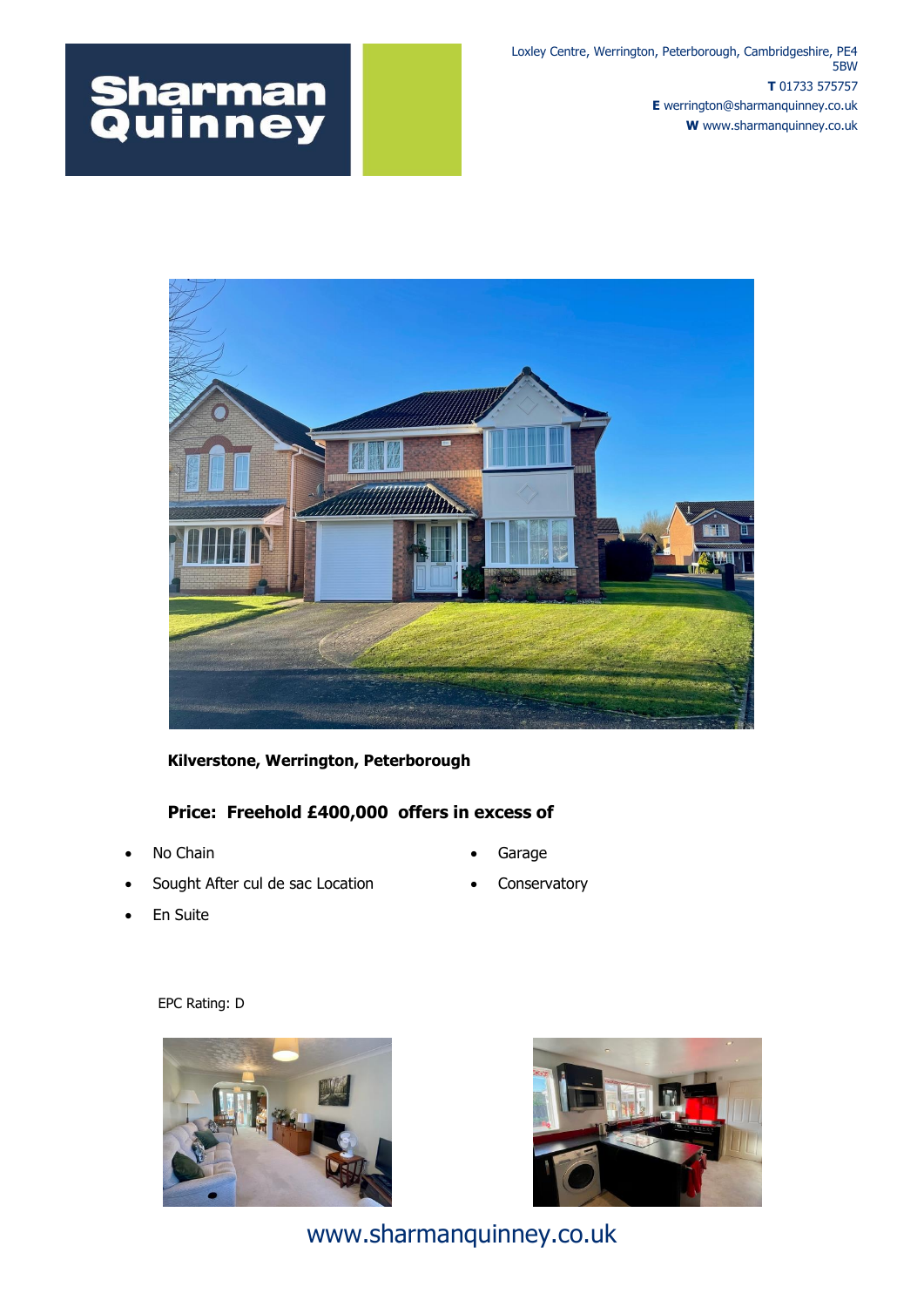A well-presented detached family home, situated in the sought-after location of Werrington on the outskirts of Peterborough, close to local facilities, amenities including schooling.

Peterborough city centre and train station is 5.4 miles.

The property offers light, spacious and well maintained accommodation throughout, with the ground floor briefly comprising; entrance hall, cloakroom, a capacious openplan living and dining room, a fitted kitchen and a large Lshaped conservatory with vaulted ceiling. Radiators in all rooms except the conservatory.

On the first floor, a landing gives access to the loft space and four generous bedrooms - Bedroom one benefits from a three-piece en-suite. There is also a re-fitted contemporary family bathroom.

Accommodation Includes

Entrance hall with under stairs storage.

Cloakroom with WC and sink.

Living Room 17'01" x 10'09" (Maximum inc box window) Electric fire.

Dining Area 10'5" x 9'01" Patio doors to conservatory.

Kitchen 14'09" x 11'02" (Maximum) Integral garage door.

**Conservatory** 21'01" x 14'11" (Maximum L-shaped room) Brick built conservatory with air conditioning, power and full blinds.

First Floor Landing

Bedroom One

13'03" x 12'10" (Maximum) Built-in triple wardrobe and a built-in double wardrobe.

En-Suite with WC, double depth shower, sink with vanity unit under.

Bedroom Two

12'01" x 8' (Maximum excluding recess) Built-in triple wardrobe.

Bedroom Three 9'06" x 9'03" (Maximum including fitted wardrobe) Built-in double wardrobe.

Bedroom Four 12'01" x 8'02" (Maximum L-shaped room)

Bathroom WC, deep bath with shower over, sink with vanity unit under, bluetooth integrated audio system.

Garage 16'07" x 8'05" (Maximum) Electric roll shutter door.

Outside

The property sits on a good sized plot within established gardens, with a generous front lawn and a spacious driveway providing ample off road parking and a turning space, leading to an integral single garage.

The rear gardens are well-established, with a circular lawn with low-level walling to raised flower beds, a patio/seating area, a shed, greenhouse, outside cold water tap, outside power, water butt and side gated access to the front.







1: These particulars do not constitute part or all of an offer or contract. 2: The measurements indicated are supplied for guidance only and as such must be considered incorrect. 3: Potential buyers are advised to recheck the measurements before committing to any expense. 4: Sharman Quinney has not tested any apparatus, equipment, fixtures, fittings or services and it is the buyers interests to check the working condition of any appliances. 5: Sharman Quinney has not sought to verify the legal title of the property and buyers must obtain verification from their legal representative. 6: Intending purchasers will be asked to produce identification documentation at a later stage and we would ask your co-operation in order that there will be no delay in agreeing the sale. Ref: WER204330 - 0005